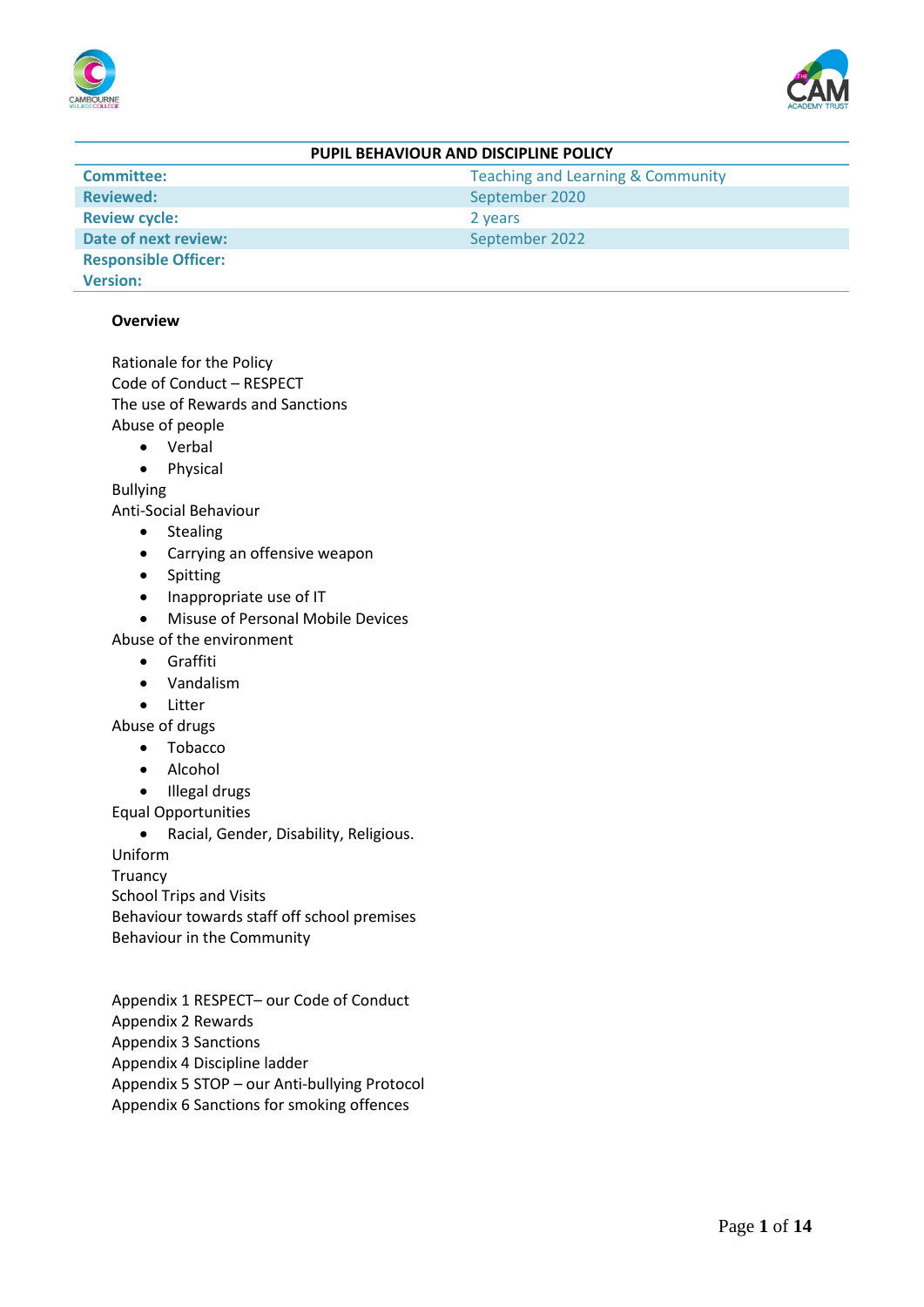



# **Rationale**

We wish to encourage and develop behaviour of the highest possible standard. We see this as part of developing the full positive potential of every individual. This also enables others to achieve their full potential. We aim to create a strong, positive and caring ethos that values every individual and every individual's achievements. The Pupil Behaviour and Discipline Policy applies to all pupils in our school, with reasonable adjustment made where a pupil has Special Educational Needs. Full records of pupil behaviour are kept on the school Information Management system, Go4Schools.

# **Code of Conduct**

Our Code of Conduct states our values regarding good and proper behaviour. It underpins our behaviour and discipline policy. (See **Appendix 1 RESPECT)**

# **Use of rewards and sanctions**

Staff will use both rewards and sanctions as appropriate to encourage and develop good behaviour. The aim is always to encourage positively through appropriate rewards. However, sanctions will also be used as required.

# **Rewards: (See Appendix 2)**

Staff have a range of positive rewards to encourage good behaviour. These include:

- Verbal encouragement
- Positive written feedback
- Merits and Rewards
- Postcards and letters home
- Further Communication with parents
- **Prizes**
- Commendations
- Principal's Award

These can all have a role in developing good behaviour and in creating a positive and caring ethos that encourages learning.

# **Sanctions: (See Appendix 3)**

A range of sanctions may be used by staff in order to address and discourage inappropriate behaviour. These include:

- Verbal admonishment
- Communication with parents
- Detentions
- Reports **(See Appendix 4)**
- Community Service
- Restorative approaches
- Isolation
- Seclusion
- Temporary Exclusion
- Managed Move
- Permanent Exclusion

The aim is always to use the sanction that is the most appropriate to address the behaviour in question.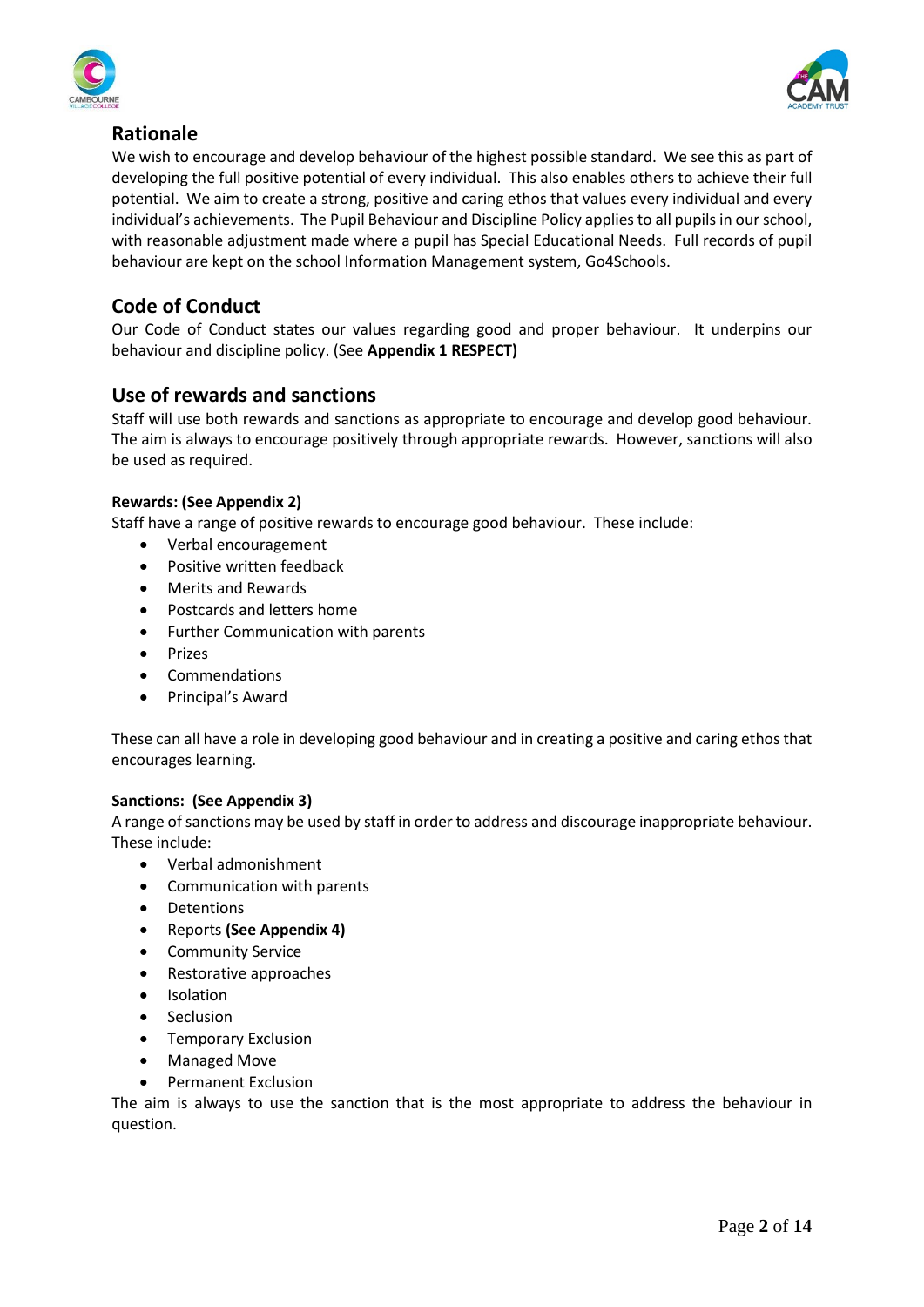



# **Abuse of People**

A caring ethos that values every individual and every individual's achievements cannot accept any form of abusing people. A proper respect and care for others is positively encouraged in various ways at Cambourne Village College. These include:

- Specific modules within the PSHE Programme
- Assemblies
- Messages during lessons and form time
- Staff acting as role models
- The school's Code of Conduct: 'RESPECT' (**See Appendix 1)**
- The school's Anti-Bullying Code: 'SAFE' (**See Appendix 5)**
- If any pupil contravenes this expected respect for others, then appropriate discipline and possible communication with parents will follow. While it may be possible for the school to mediate in the case of incidents which occur outside of school but which have a direct bearing on school life, we will usually advise parents to liaise with appropriate external agencies.

# **Verbal abuse**

Swearing and verbal abuse of others is unacceptable at Cambourne Village College. The precise way to deal with any such situation will depend upon particular circumstances. However, the following are general rules:

### **A pupil is heard swearing within general speech**

The pupil is taken aside and it is clarified that this is unacceptable. A verbal apology and assurance that the swearing will not be repeated is expected. Depending upon the context, a more serious sanction may be required.

#### **A child swears at a member of staff**

This is considered a very serious offence. The pupil is taken out of the immediate context of the act. The Head of Department and Head of Year are informed and the offence is reported to a senior leader. The usual sanction for this offence is isolation or seclusion.

# **A child speaks disrespectfully to or about a member of staff**

This is unacceptable. The level of sanction will depend upon the precise circumstances.

# **A child speaks rudely or inappropriately to or about another child**

This is unacceptable. An appropriate apology will be required. A more serious sanction may be required, depending upon the circumstances.

# **Physical Abuse**

Any form of physical abuse towards other pupils or staff is totally unacceptable and considered to be a serious offence. Pupils are always encouraged to deal with differences of opinion in an appropriate, non-violent fashion.

In the event of physical abuse occurring, the usual disciplinary measures are as follows:

# **Physical abuse of another pupil**

The precise circumstances would be taken into account, but the usual sanction would be isolation or seclusion. This will depend upon the seriousness of the incident.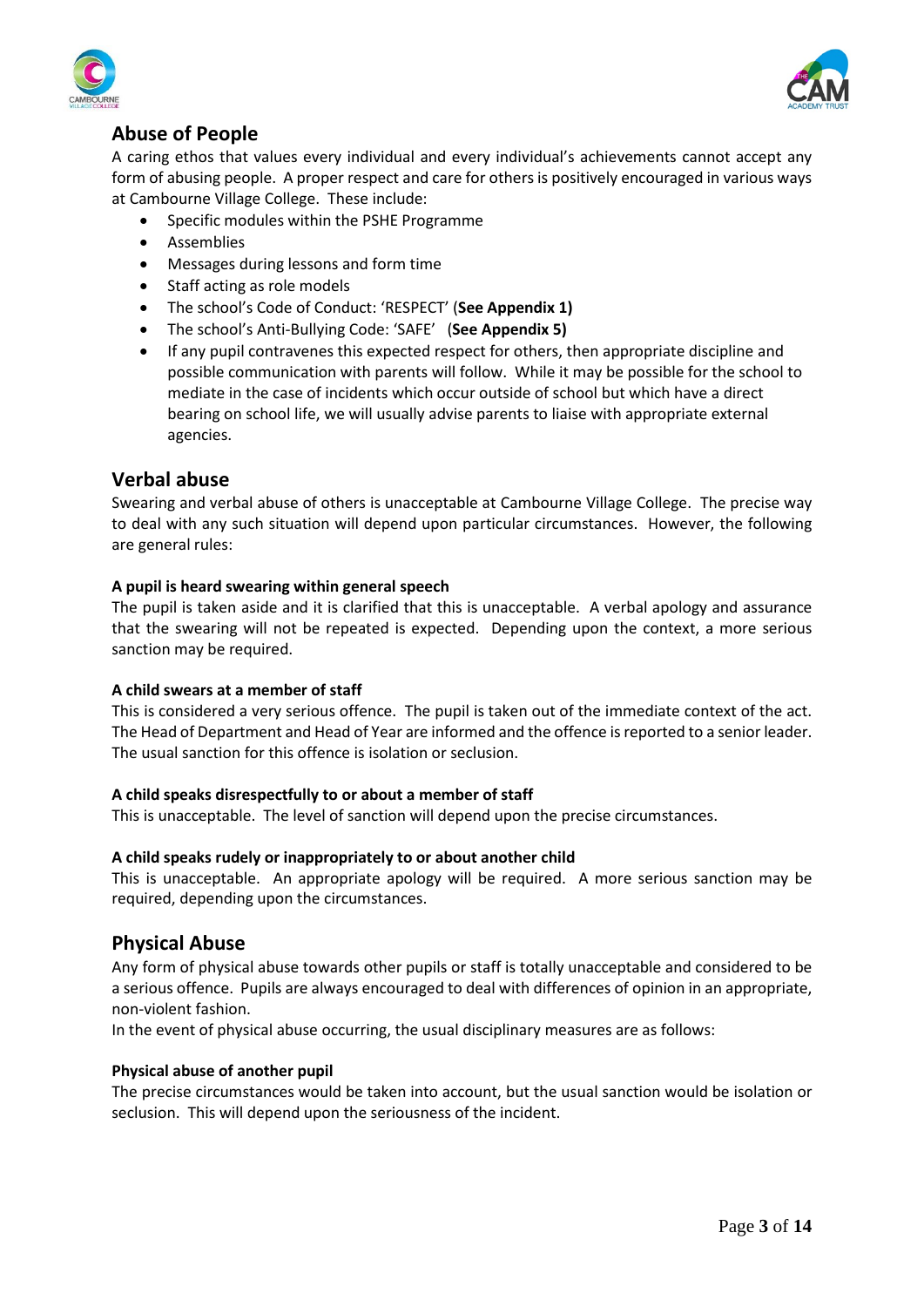



## **Physical abuse of a member of staff**

This is deemed to be extremely unlikely. Although the precise circumstances would be taken into account, permanent exclusion would be the expected sanction.

# **Bullying**

Bullying in any form is unacceptable. A caring ethos that values the achievements of all can have nothing to do with bullying. The school is strongly committed to ensuring that bullying does not take place and our approach is clarified in our Anti-bullying Code, S.A.F.E. The aim is always positively to encourage proper respect for others. This implies bullying cannot be tolerated. If bullying is found to occur, it will always be dealt with. Where verbal and/or physical bullying occurs, the sanctions would be in line with those described under verbal and physical abuse. Appropriate sanctions could be used for any other forms of bullying.

The aims must always be:

- To stop the bullying
- To support the victim
- To change the behaviour of the bully
- To bring some form of reconciliation, if at all possible, between bully and victim

# **Anti-Social Behaviour**

### **Stealing**

All stealing, whether of school or personal property, is unacceptable and seen as a very serious offence. The usual sanction for this offence is isolation. The level of the sanction may vary according to a judgement about the severity of each individual case. The school will liaise with the police where appropriate.

#### **Carrying an offensive weapon**

No offensive weapon (or potentially dangerous item such as a lighter or matches) may be brought onto school premises. A weapon is deemed to be any kind of blade, including any type of penknife, or any item designed or adapted to cause harm. If a pupil does bring a weapon onto the premises, it will be confiscated and not returned. Any pupil who brings a weapon into school will be sanctioned extremely seriously. The sanction will depend upon the weapon, but seclusion, temporary or even permanent exclusion is possible. The police may be involved.

#### **Spitting**

Spitting is not permitted anywhere on school premises or by any pupil in school uniform at any time. A pupil found to be spitting will be sanctioned. The precise nature of the sanction given will depend on the circumstances.

#### **Inappropriate use of Information Technology**

All pupils are made familiar with the Pupil Acceptable Use of IT Policy, a copy of which is on our website. Any pupil using IT inappropriately in those (or other) ways is likely to be banned from using school IT facilities for a period of time.

#### **Misuse of Personal Mobile Devices e.g. mobile phones**

Pupils are not permitted to bring these to school. All Personal Mobile Devices should be switched off and put into the pupil's bag on entering the school site. If the device is seen or heard, the device will be confiscated and sent to the Year Team office for collection at the end of the day. Persistent offenders will receive an appropriate sanction and/ or a parent/ carer will need to come into school to collect the device at the end of the day.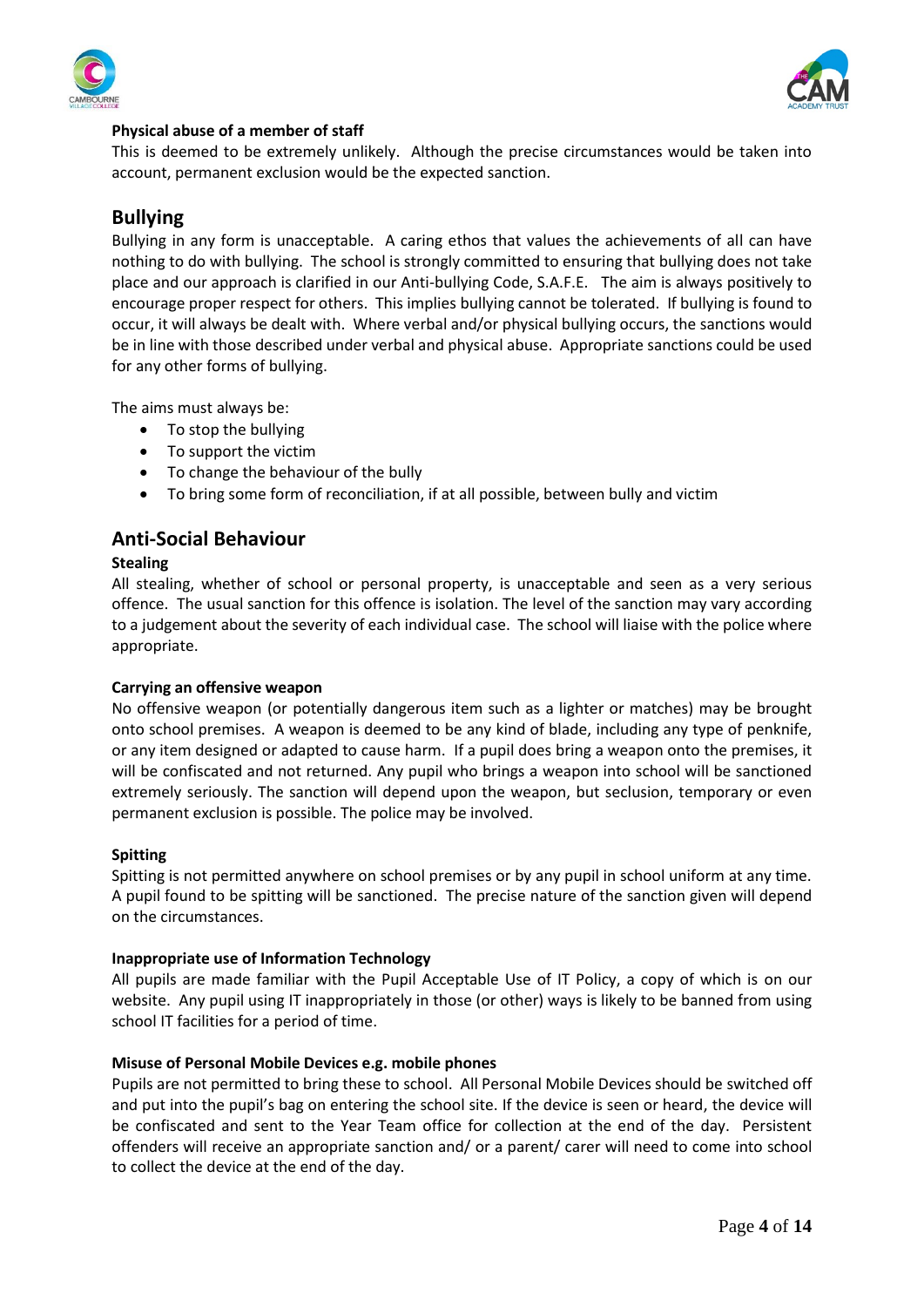



# **Abuse of the Environment**

Proper care of and respect for the school environment is expected from every pupil. It is seen as part of a positive ethos and a caring community. This proper respect is positively encouraged in the same ways as those noted for respect for other people. If proper respect for the school environment is not paid, then appropriate discipline will be required.

### **Litter**

Cambourne Village College aims to be free of litter. The ample provision of litter bins means that there is no reasonable excuse for dropping litter. Any pupil seen dropping litter will immediately be asked to pick up the item and usually, any other litter in the area. S/he is also liable to be placed in detention (the purpose of which may be litter clearance).

### **Graffiti**

Any form of graffiti is entirely unacceptable. Any graffiti discovered will be instantly removed by the site team unless the offender is immediately apprehended. If s/he is caught, s/he will do the cleaning. The person responsible for the graffiti will receive a sanction ranging from detention to seclusion, depending upon the nature of the graffiti. The cost of repairing any permanent damage will be charged to the pupil. It is likely that some 'community service' in the form of helping the site team after school will be required.

### **Chewing gum**

Chewing gum is banned from the school site because of the damage that discarded gum does to floors, surfaces and furniture. In order to maintain the site in a new condition, the school takes a very strong line on any pupil found to be chewing gum or bringing it in to school, and an extended period of community service, up to 5 40min sanctions over a week, is likely to be imposed.

#### **Vandalism**

Any vandalism is entirely unacceptable. Any pupil found to be responsible for vandalism will be charged for the repair or replacement of the item vandalised. The sanction received will range from detention through to seclusion or temporary exclusion, depending upon the nature of the vandalism. It is likely that some 'community service' in the form of helping the site team after school will be required.

# **Abuse of drugs**

# **Tobacco\* (See Appendix 6)**

**\***Within this policy, e-cigarettes or vapourisers are treated in the same way as tobacco.

The school takes a clear stand regarding smoking tobacco. The whole school site is designated as a 'no-smoking' area. This applies to both adults and children. The issue of smoking and its deleterious effects on health are dealt with clearly in the school's PSHE programme. The school aims to promote a healthy lifestyle: this includes not smoking. It is prohibited for pupils to bring cigarettes and/or lighters/matches onto school premises. If they are found, they are confiscated and disposed of. Any pupil caught smoking on school premises will receive a sanction. The sanction will escalate depending upon how many previous times the offence has been committed (**see Appendix 5)**. Any pupil clearly associating with those smoking is likely to receive the same sanction as if smoking him/herself. Smoking on school premises will immediately lead to the sanction of isolation or beyond. The same sanctions will be used for any students smoking, or associating with those smoking, on the way to or from school, or in school uniform at any time.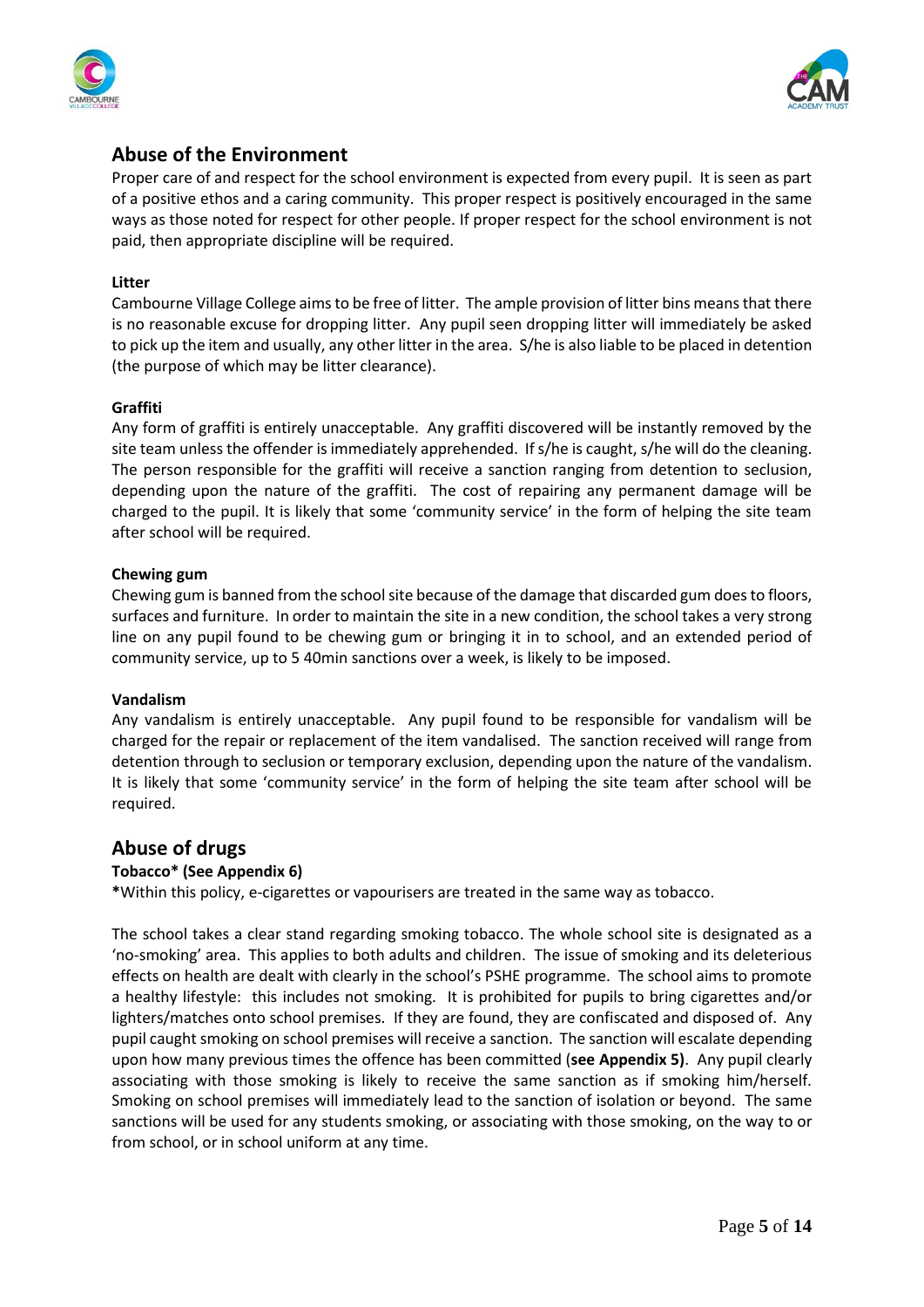



# **Alcohol**

The appropriate use of alcohol is dealt with through the school's PSHE programme. Pupils may not bring alcohol onto the school's premises. If it is found it will be confiscated and disposed of. If a pupil is suspected of being under the influence of alcohol, s/he should be reported to the Head of Year and will be immediately isolated. Parents will be contacted and expected to collect the pupil from school as soon as possible. The pupil is likely to be sanctioned for this behaviour. If a pupil is discovered to have consumed alcohol on the school premises, then the usual sanction will be seclusion.

### **Illegal drugs**

The school holds a clear and straightforward policy, as made clear in our Pupil Registration documents. We will not condone involvement with unauthorised drugs.  It should be noted that any pupil is highly likely to leave the mainstream school who is found to be:

- In possession of illegal drugs
- Partaking of illegal drugs
- Selling illegal drugs on the school premises

By making our position very clear on this, we believe that everyone should know exactly how things stand on this issue.

The school recognises that the use of unauthorised drugs is a major issue for our society.  We run a full programme of Drugs Education through our PSHE programme (Personal, Social and Health Education).  This programme also includes relevant input on the use of alcohol and tobacco.  In the past, we have also held Drugs Awareness evenings for parents and would willingly do so again if requested via the Parent Governors of the school.

In the past, we have sometimes contacted parents individually if we learn from informal sources in school that your child is particularly at risk.  We will continue to do this and to offer information, support and counselling where this may be of help.

The school's PSHE programme deals significantly with issues concerning illegal drugs.

# **Equal Opportunities**

Cambourne Village College values every individual. It seeks to create a caring and understanding ethos that recognises and celebrates differences between people and the achievements of all. These values are clearly communicated throughout the curriculum (in RPE, and in other lessons) as well as through assemblies, school trips and visits, and various informal mechanisms. Within these values, any form of racial, sexual, disability or religious harassment or abuse is entirely unacceptable. These points are further developed in the school's Equal Opportunities Policy. Any examples of racial, sexual, disability or religious abuse should be picked up upon immediately by staff. They should always be clearly reported to the school's Equal Opportunities Officer. It will always be pointed out that such behaviour is unacceptable, and an appropriate apology will be required. Depending upon the seriousness of the behaviour in question, seclusion, temporary or even permanent exclusion could be a possibility. Incidents will always be logged, and communication sent home to parents.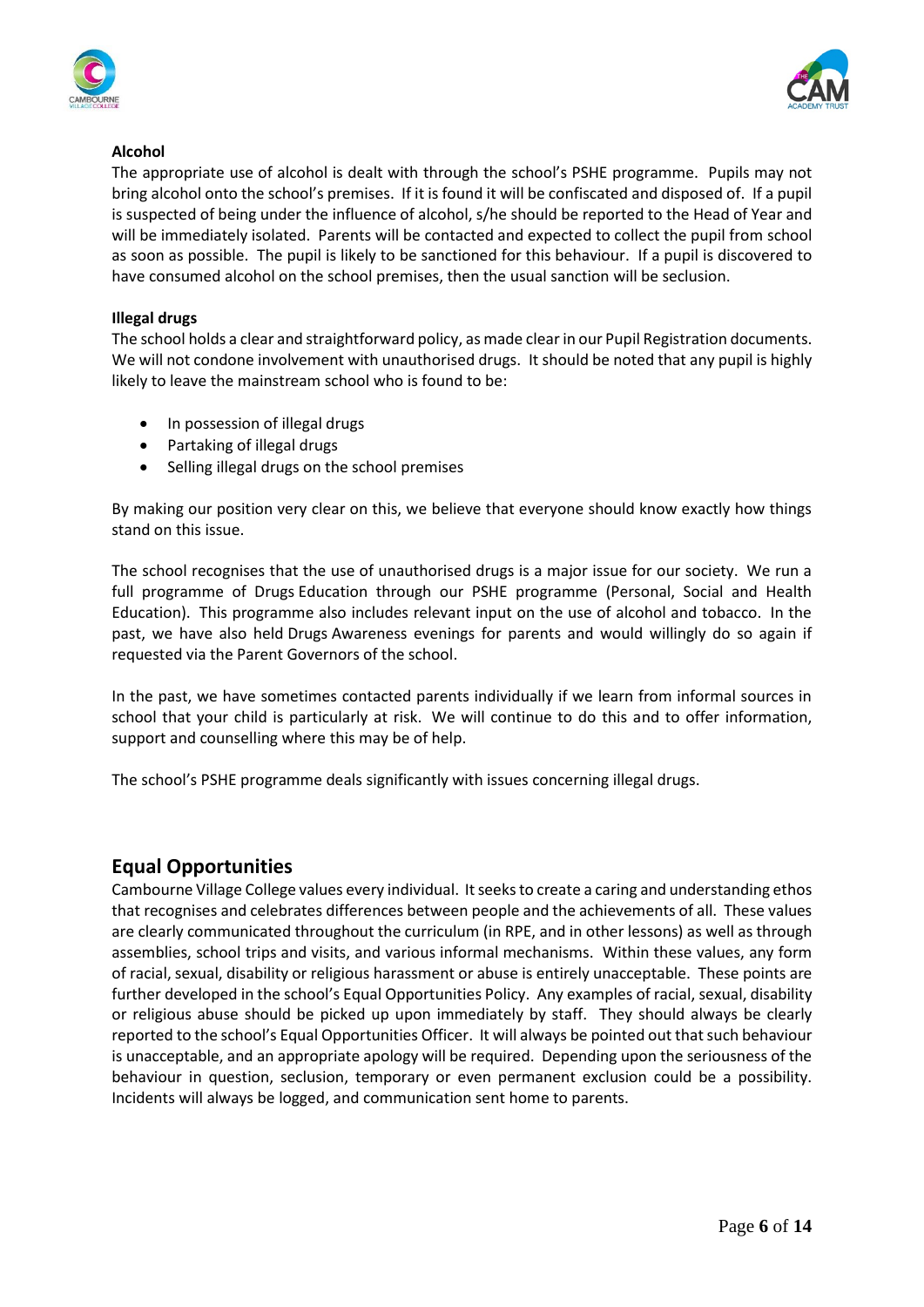



# **Uniform**

The school has a uniform as it helps to create a positive corporate identity and contributes towards a whole school ethos. A simple, appropriate uniform can also help to contribute towards an orderly and working atmosphere. Given this, all pupils are expected to wear the school uniform as stipulated in the School Uniform document which can be found on the College website and in the pupil diary.

If any pupil is not wearing any item of school uniform without very good reason, there will usually be spare items available in the school office. The pupil concerned should report to the school office immediately and will be required to borrow and wear the required item.

Non-uniform shoes may only be worn for medical reasons explained by a parental/doctor's letter. If they are to be worn for more than one week, a doctor's note is required.

Any inappropriate jewellery is confiscated and put in a named envelope in the general office. It will not be returned to the pupil but can be collected **by a parent or the carer of the child.** 

Any pupil wearing make-up or nail polish not in accordance with the school uniform rules will be asked to remove it. False nails are not permitted, and the pupil will be asked to have them removed within 24 hours.

Extreme haircuts (as decided by the school) are not appropriate and are not permitted. They are at best distracting and could be, at worst, offensive. The school reserves the right to isolate a pupil at all social time, and also from lessons, if a haircut is considered to be too extreme.

Persistent failure to wear proper school uniform may be regarded as defiance and appropriate sanctions may be used.

# **Lateness and Truancy**

Lateness to school and to lessons is unacceptable. Lateness is always recorded and depending on its persistence, sanctions that require time to be made up will be applied. These start with detentions and could escalate from there. Every pupil must attend all school days and lessons, both in order to achieve as well as possible and for legal reasons. The general principle is that if a pupil truants, the time is made up outside of normal school hours. Further sanctions could be applied in some circumstances. Persistent truancy will result in liaison with the Education Welfare Officer.

# **School trips and visits and outside clubs linked to the school**

The school's Code of Conduct applies for all activities associated with the school. The same sanctions are liable to apply to offences that take place in outside clubs and activities linked to the school, as are indicated for offences committed on school premises in school time. The Code of Conduct and associated sanctions apply equally on school visits. It should be noted that inclusion on school trips is a privilege which can be withdrawn from any pupil at any time before and during any visit, at the discretion of staff, if a pupil's behaviour does not meet school expectations. Parents and carers should therefore ensure that should it ever be necessary to send a pupil home from a residential school trip, the pupil can be cared for at home.

# **Behaviour towards staff off school premises**

School staff have a right to be treated with appropriate respect by pupils when off school premises. Disrespectful and offensive behaviour towards staff when off school premises is viewed very seriously. The school reserves the right to use any sanctions reasonably appropriate to the misbehaviour in such cases, and the school is also likely to liaise with the police in such situations.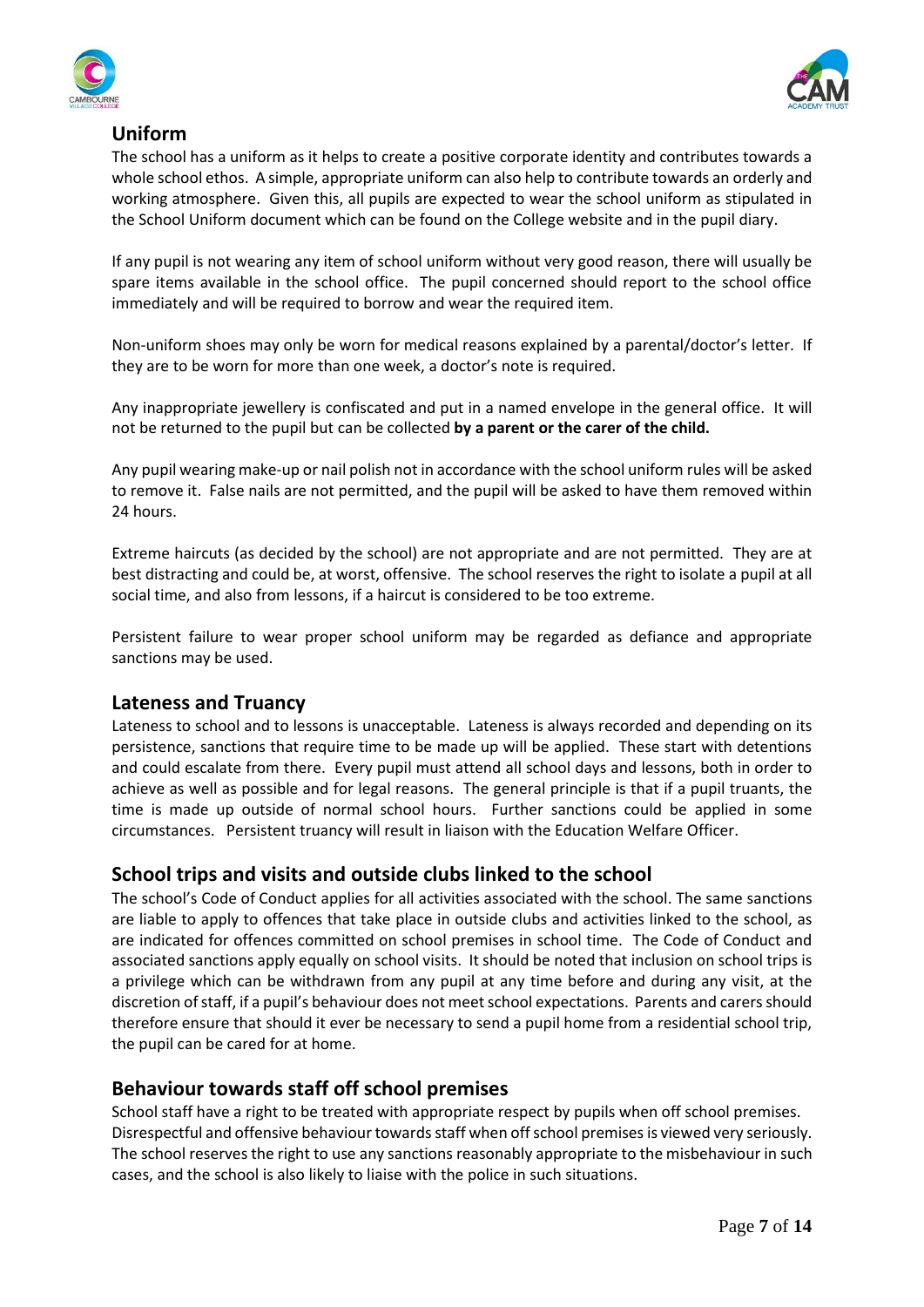



# **Behaviour in the Wider Community**

Cambourne Village College enjoys excellent relationships with the wider community of Cambourne and we seek always to build on this. The full rigour of this policy applies to all pupils on their journeys to and from school. Pupils wearing school uniform in the community at any time, however, are also considered to be representing Cambourne Village College, and the school will take serious action, up to seclusion level, in any case where a pupil's behaviour might bring the school's name into disrepute. The school will also take extremely seriously any reports of pupils behaving in an antisocial way at any time in the wider community, and we will work pro-actively with the authorities, including the Police, to identify pupils where such behaviour is brought to our attention.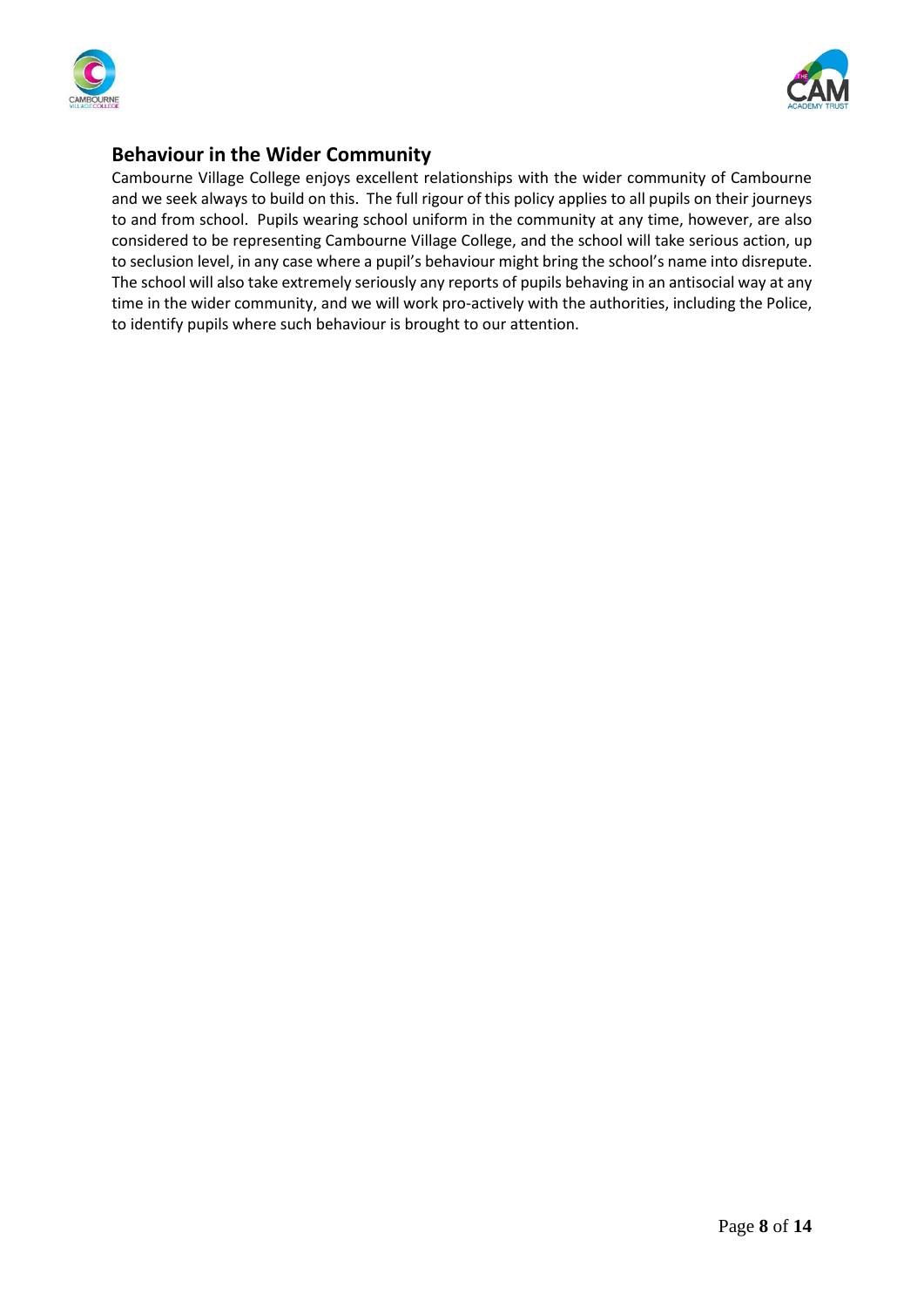



# **APPENDICES**

#### **Appendix: 1 – RESPECT: Code of Conduct**

#### **RESPECT**

### **Respect for the community**

Respecting our College community involves: Respecting your peers Respecting all staff members Respecting others outside the school Supporting charities Doing our best to enrich the community in Cambourne.

#### **Respect for yourself**

Respecting yourself involves: Being aware of your mental and physical well-being Asking for support when you need it Working to your full potential Wearing the correct uniform Understanding your right to be respected by others.

#### **Respect for the environment**

Respecting our environment involves: Respecting the school facilities Respecting the safety of yourself and of others Respecting the environment in and outside school Being eco-friendly (e.g. recycling, not littering, turning the taps off).

**These are all the ways we show respect in and around our College. We hope that you can take these values into your everyday lives, not only in and around The College but also outside it, in the wider community.**

#### **Appendix 2: Rewards**

Verbal encouragement. There is no limit to the amount and the possible effectiveness of this reward. We should never under-estimate its power.

Rewards. Rewards are given for exceptionally good performance in class or on homework, and in recognition of any non-academic act worthy of recognition. These are all entered on Go4Schools. Praise communicated to parents/carers. Staff may choose to communicate verbally or in written form to parents, to comment positively on the work or action of a pupil. This can have a very powerful motivating effect. There is a general system of letters of congratulation that is sent home by pastoral teams for outstanding effort grades in pupil termly reports.

Principal's Award. Awarded for very high levels of effort in school reports (close to universal grade  $'1's$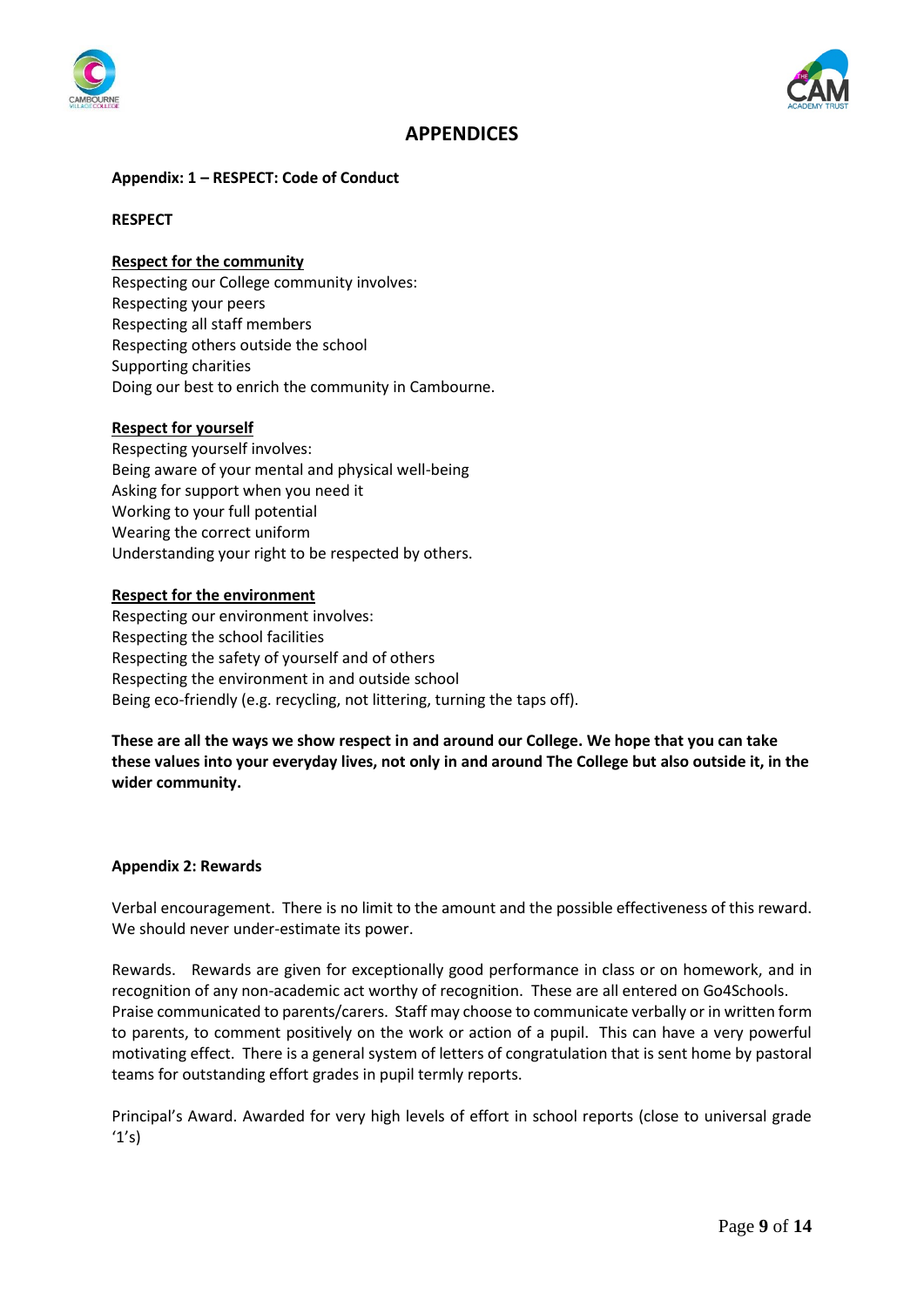



Postcards home. All Departments have a set of postcards to be sent home as appropriate, to congratulate pupils on particularly strong effort or performance.

Commendations. Students will be nominated in each department for a commendation and a few will be chosen to receive this award. This award will be given to pupils who have shown a significant improvement in their work or attitude or to pupils who have consistently worked to the best of their ability.

#### **Appendix 3: Sanctions**

Verbal Admonishment. The great majority of low-level misbehaviour can be dealt with by appropriate words to the pupil. We should always expect all pupils to do as required when asked or instructed. A failure by a pupil to respond appropriately would be a serious issue requiring further action.

Communication with Parents. Verbal or written communication with parents can be an effective way to confirm acts of unacceptable pupil behaviour and indicate what is required to improve it. Securing parental support in dealing with unacceptable behaviour is usually important and effective.

Communication via Go4Schools logs. Logs on Go4School can be seen by parents at home; this will provide an indication of the type of behaviour that has taken place in school.

Detentions. All staff have the right to place a pupil in detention as a punishment for unacceptable behaviour. These might be short detentions at break or at lunchtime. A whole-school 'Behaviour Support' detention is run at lunchtime in order to deal quickly with minor incidents, or those given within the 'In-Class Behaviour Protocol.'

The most serious detention given is an after-school Senior Leadership Group Detention. It is supervised by a member of the SLG. Members of SLG alone can place a pupil in this detention, usually in consultation with the relevant Head of Year. Its seriousness is viewed as being close to isolation.

#### **Protocol for Managing Disruptive Behaviour in the Classroom**

There is a 4 stage approach which applies to all pupils except those with recognised particular needs, for whom different arrangements may apply.

**Stage 1**: A pupil who does not correct his/her behaviour after a normal low-key teacher response is handed a yellow card. The pupil is told briefly what needs to change. There is no discussion.

**Stage 2**: If the behaviour persists, the pupil is moved to the isolation desk at the back of the classroom. This move incurs an automatic 40 minute HoD Behaviour Support detention the following day. The class teacher logs the behaviour on Go4Schools.

**Stage 3:** If the pupil continues to disrupt from the isolation desk, the pupil is removed by the Head of Department. The pupil incurs *an additional* one hour detention after school sanction, as well as the 40 minute BS the next day. The incident is logged on Go4Schools.

**Stage 4:** If the pupil continues to disrupt learning under HoD supervision, the pupil is removed to the Isolation Room. A phone call home is made by the most appropriate member of staff. The incident is logged on Go4Schools.

Community Service. This usually involves time spent assisting the site team and may be considered in cases where property or the environment has been damaged.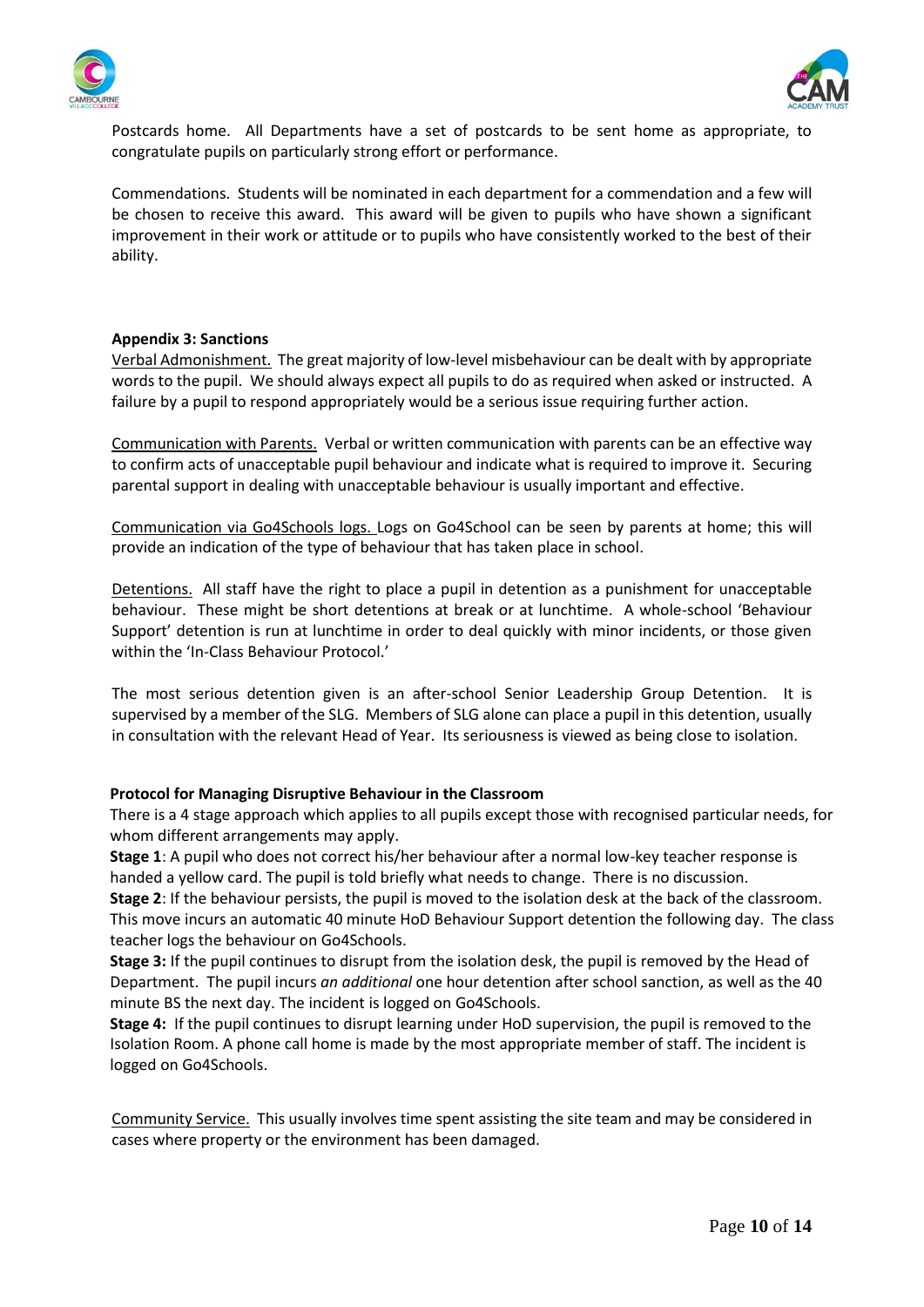



Reports. A pupil may be placed on a lesson-by-lesson report for a period of time to monitor behaviour, work effort or other specific issues. The member of staff supervising the report will always contact parents or carers at the beginning and end of the period on report. An unsatisfactory report can lead to a further sanction or escalation to a higher report. The following reports are available for use, depending on the context:

- Form Tutor
- Department
- Head of Year
- Deputy Principal
- Principal
- Personal Support Plan This is the most serious level of report. It is used only in rare circumstances, for example where a pupil has failed to respond to other levels of sanction and a managed move to another educational setting is being considered. The Local Authority Education Inclusion Officer is always involved at PSP level.

Isolation. This is time spent in silence, in the Isolation Room. It may include isolation over break and lunchtime. Appropriate work will be set for the pupil and specified time allowed to get food, eat and to use the toilet. Isolation may result from significant acts misbehaviour under the In-Class Behaviour Protocol, or outside of lessons. Placing a pupil in the Isolation Room is always approved by a member of the Senior Leadership Group and is always communicated to a parent or carer.

Seclusion. This is time spent in complete isolation in a separate room from the Isolation Room. This is an extremely serious sanction used to deal with very serious acts of misbehaviour and must be approved by the Principal or in her absence, the Deputy Principal. An official letter is sent home, usually signed by the Principal. All seclusions must be reported to the Governing Body. Following a period of seclusion, the pupil must have a re-integration interview involving parents or carers, Head of Year and Principal/Deputy Principal. The pupil will be placed on a Head of Year report for at least one week.

Temporary Exclusion. This is an extremely serious sanction used to deal with very serious acts of misbehaviour or defiance in which it is judged to be unsafe for the pupil to remain in school. It must be approved by the Principal or in her absence, the Deputy Principal. An official letter is sent home, usually signed by the Principal. All such exclusions must be reported both to the Local Authority and to the Governing Body. Following a temporary exclusion, the pupil must have a re-admission interview involving parents or carers, Head of Year and Principal/Deputy Principal. The pupil will be placed on a Head of Year report for at least one week. Parents have the right of appeal against any such exclusion.

Managed Move. Cambourne Village College is part of ESCIP – the East and South Cambridge Inclusion Partnership. The secondary schools belonging to this partnership have a shared arrangement in which a pupil who is not considered able to continue his or her education in the original school, is offered a place at another school with vacancies within the partnership. Such arrangements are always made in negotiation with the parents or carers of the pupil and are overseen by the Local Authority Education Inclusion Officer.

Permanent Exclusion. This is the final, most serious sanction. The hope and expectation is that it never has to be used. It might be implemented where a managed move is not appropriate because the pupil is not considered suitable to continue his or her education in another ESCIP school, or where agreement on a managed move has not been reached.

A Managed Move or Permanent exclusion might be applied in the case of: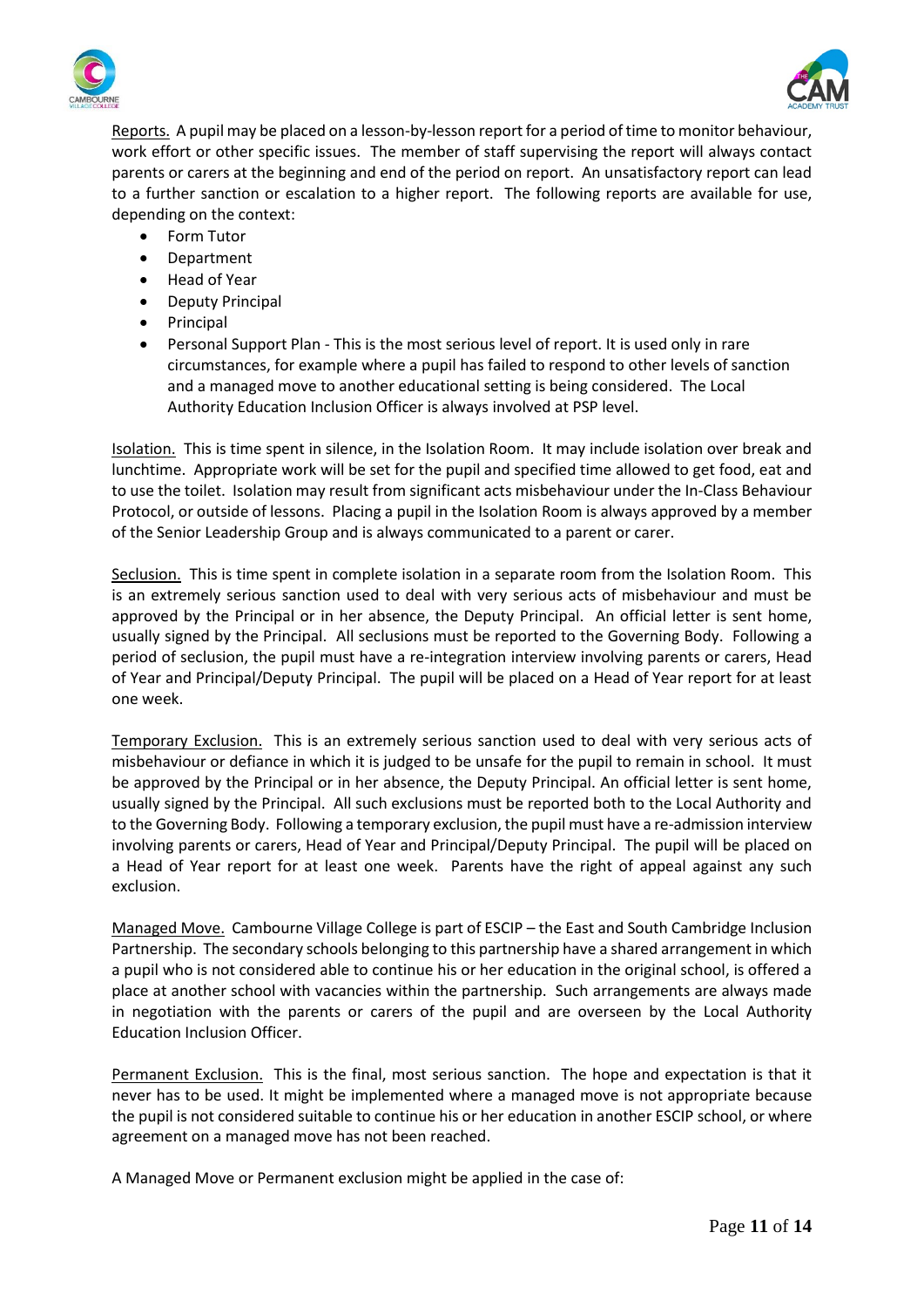



A one-off act of extremely serious misbehaviour (such as violence or involving illegal drugs) persistent, serious acts of misbehaviour that have already led to several seclusions or temporary exclusions and have involved the Local Authority Education Inclusion Officer.

Any such decision will be made by the Principal in consultation with the Chair of Governors. The school then follows all appropriate national and local guidelines.

### **Appendix 4: Discipline Ladder**

The model has been designed to minimize the potential for the persistent disruption of the learning of others by any individual. It makes it clear that persistently impeding others' learning can ultimately lead to a pupil leaving the school.

| Managed Move or Alternative Educational Provision                  |                            |  |
|--------------------------------------------------------------------|----------------------------|--|
| Personal Support Plan                                              |                            |  |
| <b>Red Principal Report</b>                                        |                            |  |
| <b>Red Deputy Principal Report</b>                                 |                            |  |
| Amber HOY Report                                                   | Amber HOD Report           |  |
| <b>Green HOY Report</b>                                            | Green HOD Report           |  |
| <b>Green Tutor Report</b>                                          | Green Class Teacher Report |  |
| Stickers; teacher organized break, lunch, after-school detentions. |                            |  |
| Yellow-Card In-Class Behaviour Protocol                            |                            |  |
|                                                                    |                            |  |

Voluntary Report: Pupils may choose to go on a monitoring report

### Key Points

**1**. HOY reports last over a period of a fortnight. HOD reports will run for a period of lessons established at the start of the 'on report' period after consultation with the appropriate Link Manager. This is necessary because of the different numbers of lessons that a pupil has per cycle in different subjects. **2**. Pupils 'on report' may be given the chance to repeat an 'on report' level at the discretion of HOD/Link Manager as appropriate.

**3.** The 'on report' system will ask teachers to make judgements about pupil conduct in a range of fields using a 4 point scale based on our parental reporting system whereby

- Excellent = conduct/attitude/effort which will help a pupil maximize their attainment
- Good = conduct/ attitude/effort which will allow a pupil to achieve within the expectations of their potential
- Below Expectation = conduct/ attitude/effort which risks damaging the grade/level at which a pupil will achieve in their Key Stage
- Cause for Concern = conduct/ attitude/effort which could damage the achievement of others

**4.** The question of whether a pupil 'passes' or 'fails' an 'on report' level will ultimately be down to the professional judgement of the supervising member of staff. The major contributory factor will be the number of times the pupil has been given 3 or 4 for their conduct/ attitude/effort in lessons. The occurrence of a number of 3s might lead to the repetition of a report for monitoring purposes.

**5**. At the higher levels (amber and above) reports will normally focus on behaviour and class effort. **6**. Reports will provide a space for staff to set specific targets that may help focus a pupil on what they need to do to reach the required standard, how they have got things wrong in the past, or mechanisms for supporting a pupil in being successful.

**7**. Where a pupil is taken off report and subsequently exhibits conduct/ attitude/effort which merits being placed back onto report, it would be normal practice to rejoin the ladder at the stage he/she successfully left it. The pupil may be placed at a lower level if, in the professional judgement of the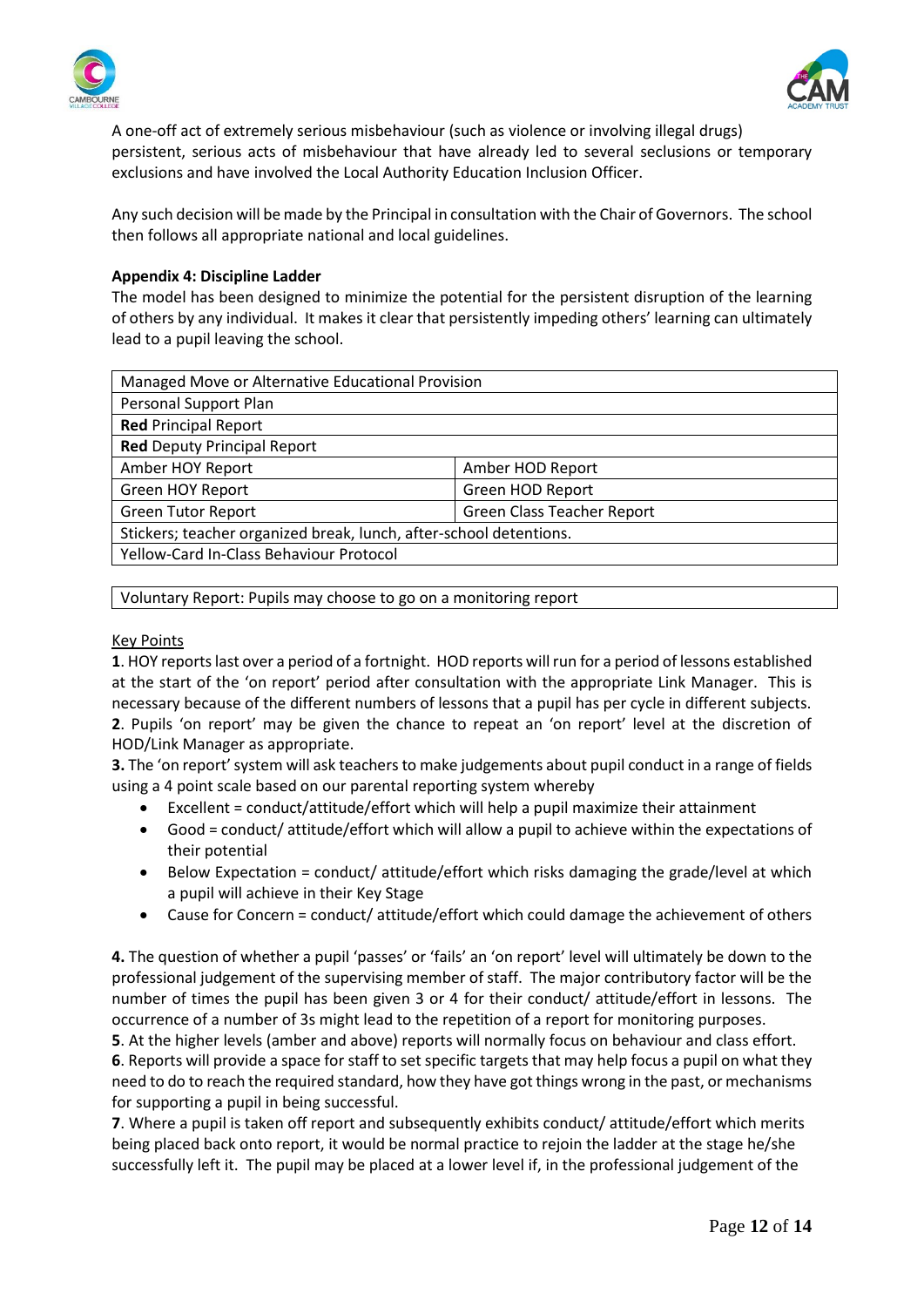



supervising middle/senior managers, there has been sufficient time between the stages to warrant this.

**8.** When a pupil is placed on Head of Department report, the relevant Head of Year needs to be informed. Where a pupil is simultaneously on more than 2 subject reports it will be usual practice for these reports to be replaced by a HOY report on that level.

**9.** Completed reports, successful or otherwise, will need to be carefully filed in pupil record files.

## **Appendix 5: Anti-Bullying Code S.T.O.P**

- **T Take a stand.** Tell the bully to stop. Walk away from the situation.
- **O Open up**. Talk to an adult you trust or ask a peer to help you. Bullying should always be reported.
- **P Protect your peers.** Step in and/or report bullying that you see. Everyone has the right to feel happy and secure at this school. If you see something and say nothing, you are part of the problem.

### **THE LONGER YOU LEAVE IT, THE WORSE IT GETS.**

#### **Appendix 6: Smoking Sanctions**

Specifically, any pupil caught smoking or in the presence of pupils who are smoking, will receive the following sanctions:

- $\bullet$  $1<sup>st</sup>$  offence  $1<sup>st</sup>$  offence formal letter and one-hour detention
- $\bullet$  2<sup>nd</sup> offence 2nd offence formal letter, two-hour SLG detention
- 3<sup>rd</sup> offence 3rd offence formal letter, one day isolation
- $\bullet$  4<sup>th</sup> offence 4th offence formal letter, one-day seclusion
- 5<sup>th</sup> offence 5th offence formal letter, two-day seclusion
- 6<sup>th</sup> offence 6th offence formal letter, five-day seclusion Involvement of Education Inclusion Officer
- 7<sup>th</sup> offence Managed Move.